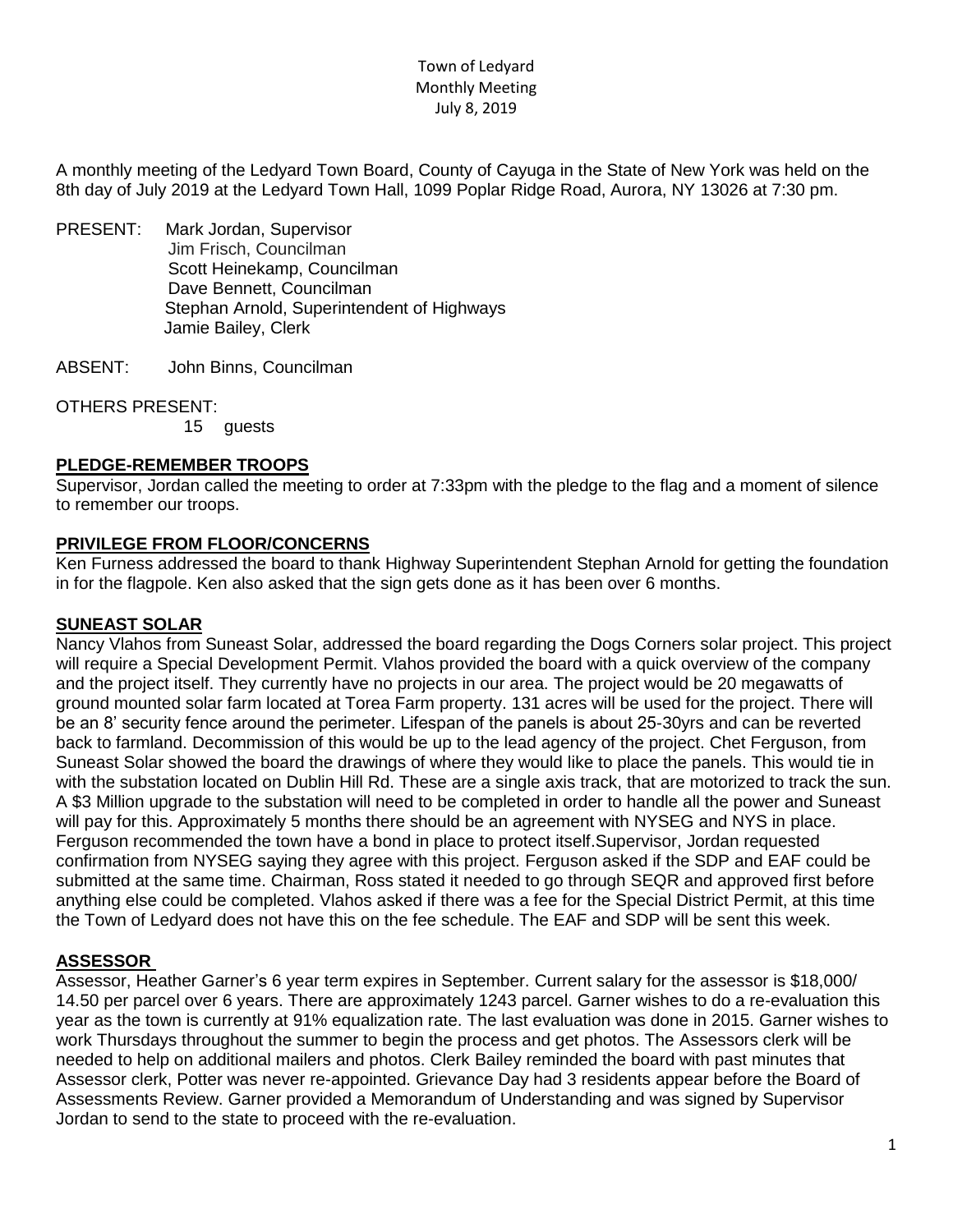#### Town of Ledyard Monthly Meeting July 8, 2019

| <b>Re-Appointment</b>                     |                                                                                                                        |  |  |  |
|-------------------------------------------|------------------------------------------------------------------------------------------------------------------------|--|--|--|
| <b>Motion By:</b>                         | Motion to re-appoint Heather Garner as Assessor @ \$18,000/ 14.50 per parcel over 6 years.<br><b>Councilman Frisch</b> |  |  |  |
|                                           |                                                                                                                        |  |  |  |
| <b>Seconded By:</b>                       | Councilman Heinekamp                                                                                                   |  |  |  |
| <b>Motion Carried</b>                     |                                                                                                                        |  |  |  |
| Ayes                                      | 3<br>Heinekamp, Frisch, Bennett                                                                                        |  |  |  |
| <b>Nays</b>                               | $\Omega$                                                                                                               |  |  |  |
| Absent                                    | <b>Binns</b><br>1                                                                                                      |  |  |  |
| <b>Motion Passed</b>                      |                                                                                                                        |  |  |  |
| <b>Re-Evaluation 2020</b>                 |                                                                                                                        |  |  |  |
| Motion to do a re-evaluation for the 2020 |                                                                                                                        |  |  |  |
| <b>Motion By:</b>                         | Councilman Heinekamp                                                                                                   |  |  |  |
| <b>Seconded By:</b>                       | <b>Councilman Bennett</b>                                                                                              |  |  |  |
| <b>Motion Carried</b>                     |                                                                                                                        |  |  |  |
| Ayes                                      | 3<br>Heinekamp, Frisch, Bennett                                                                                        |  |  |  |
| <b>Nays</b>                               | $\Omega$                                                                                                               |  |  |  |
| Absent                                    | 1 Binns                                                                                                                |  |  |  |
| <b>Motion Passed</b>                      |                                                                                                                        |  |  |  |
| <b>Re-Appointment</b>                     |                                                                                                                        |  |  |  |
|                                           | Motion to reappoint Tiffany Potter as the Assessors and ZBA clerk, and Planning Board secretary at                     |  |  |  |
| \$15/hr for 2019.                         |                                                                                                                        |  |  |  |
| <b>Motion By:</b>                         | <b>Councilman Frisch</b>                                                                                               |  |  |  |
| <b>Seconded By:</b>                       | Councilman Heinekamp                                                                                                   |  |  |  |
| <b>Motion Carried</b>                     |                                                                                                                        |  |  |  |
| Ayes                                      | 3<br>Heinekamp, Frisch, Bennett                                                                                        |  |  |  |
| <b>Nays</b>                               | $\overline{0}$                                                                                                         |  |  |  |
| Absent                                    | 1<br><b>Binns</b>                                                                                                      |  |  |  |

**SHARED SERVICES**

A meeting at BOCES will be held on July 24, 2019 @ 5pm.

**Motion Passed**

# **NYSEG**

Replace light fixtures to LED Martin Grozer for \$9339.00. NYSEG will pay \$2,910.00 and the town would pay \$6,428.00 with an approximate annual savings of \$1,923. Clerk contacted NYSERDA but they never replied. Superintendent, Arnold would like these in the shop as they are brighter. The lights are guaranteed for 5 years. Motion to upgrade lights to LED

| <b>Motion By:</b>     |                      |          | <b>Councilman Bennett</b>  |  |  |
|-----------------------|----------------------|----------|----------------------------|--|--|
|                       | <b>Seconded By:</b>  |          | <b>Councilman Frisch</b>   |  |  |
| <b>Motion Carried</b> |                      |          |                            |  |  |
|                       | Ayes                 | 3        | Heinekamp, Frisch, Bennett |  |  |
|                       | <b>Nays</b>          | $\Omega$ |                            |  |  |
|                       | Absent               |          | <b>Binns</b>               |  |  |
|                       | <b>Motion Passed</b> |          |                            |  |  |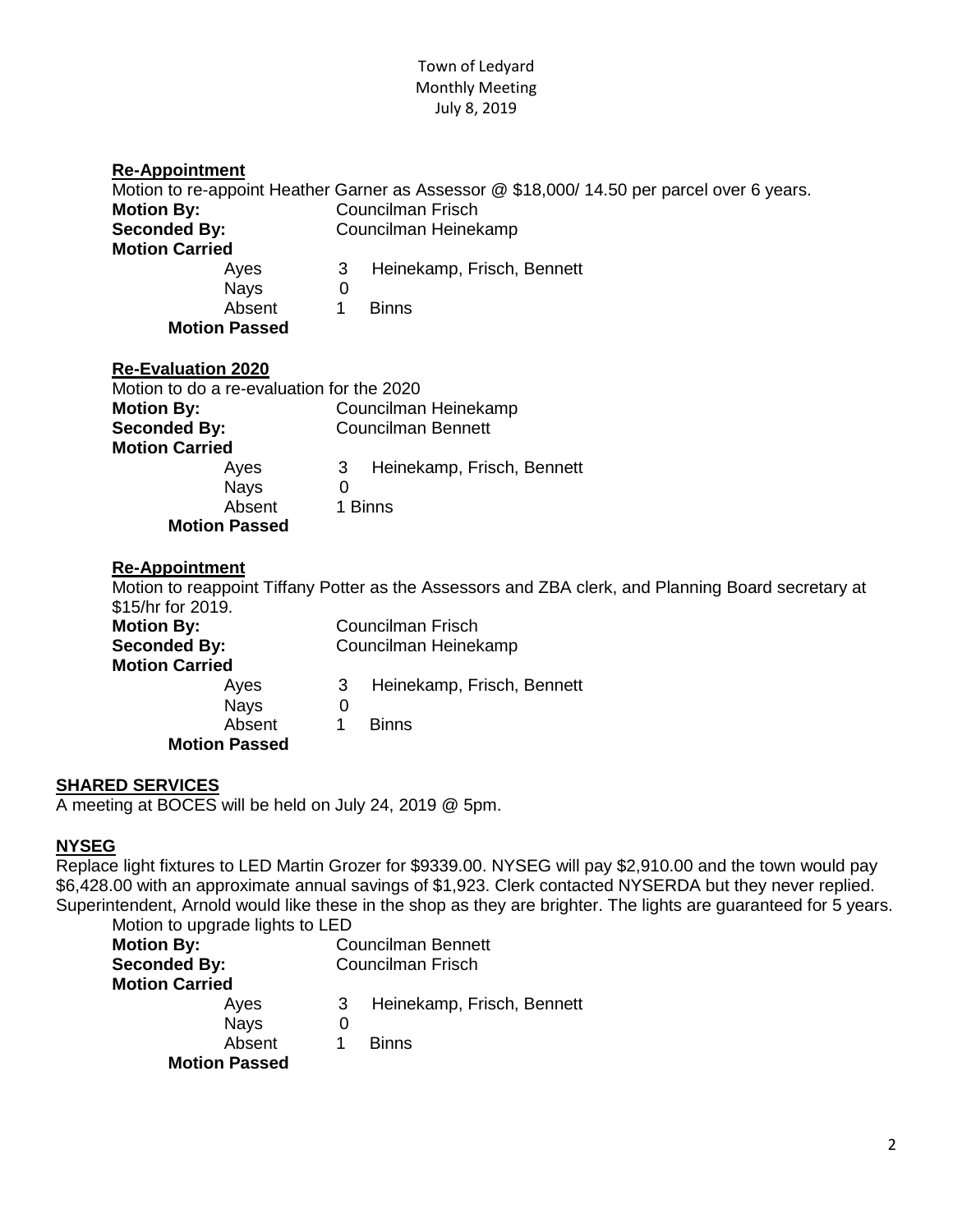#### **HIGHWAY**

Superintendent Arnold informed the board that they will begin paving Lake Rd. Also got oil and chipping done. Cement has been poured for building entrance and flag pole.

#### **HISTORIAN**

Discussion was held for an open house around Labor Day. Bruce Bennett donated 2 file cabinets.

# **LONG POINT**

Clerk Bailey went to Filmore Glen to seek options. Regional Director (Fred Bond) stated NYS will not do a "tally system" or "stickers". If only 10% of residents used this 6 times a summer, the town would be responsible for over \$5k. It was suggested that the town could donate Empire Passes (\$80 each) to the library. Supervisor Jordan was going to call Fred Bond.

#### **BUDGET TRANSFER**

Motion to complete the budget transfers (documentation attached)

| Motion By:            | Councilman Frisch |                            |  |
|-----------------------|-------------------|----------------------------|--|
| Seconded By:          |                   | <b>Councilman Bennett</b>  |  |
| <b>Motion Carried</b> |                   |                            |  |
| Ayes                  | 3                 | Heinekamp, Frisch, Bennett |  |
| <b>Nays</b>           |                   |                            |  |
| Absent                |                   | <b>Binns</b>               |  |
| <b>Motion Passed</b>  |                   |                            |  |

# **APPROVAL OF MINUTES**

Motion: To approve the June 10, 2019 minutes

| Councilman Heinekamp |                            |  |
|----------------------|----------------------------|--|
|                      | <b>Councilman Bennett</b>  |  |
|                      |                            |  |
| 3                    | Heinekamp, Jordan, Bennett |  |
|                      |                            |  |
|                      | Frisch                     |  |
| 1                    | <b>Binns</b>               |  |
|                      |                            |  |
|                      |                            |  |

# **APPROVAL OF REPORTS**

Motion to approve the Supervisor, Code Enforcement and Clerk Reports **Motion By:** Councilman Frisch **Seconded By:** Councilman Bennett **Motion Carried** Ayes 3 Heinekamp, Frisch, Bennett Nays 0 Absent 1 Binns **Motion Passed**

# **BILLS**

A Motion was made to pay all bills on Abstract 07; voucher 168-190 ; A \$5,732.5 ; B \$135.00; DB \$122,109.88